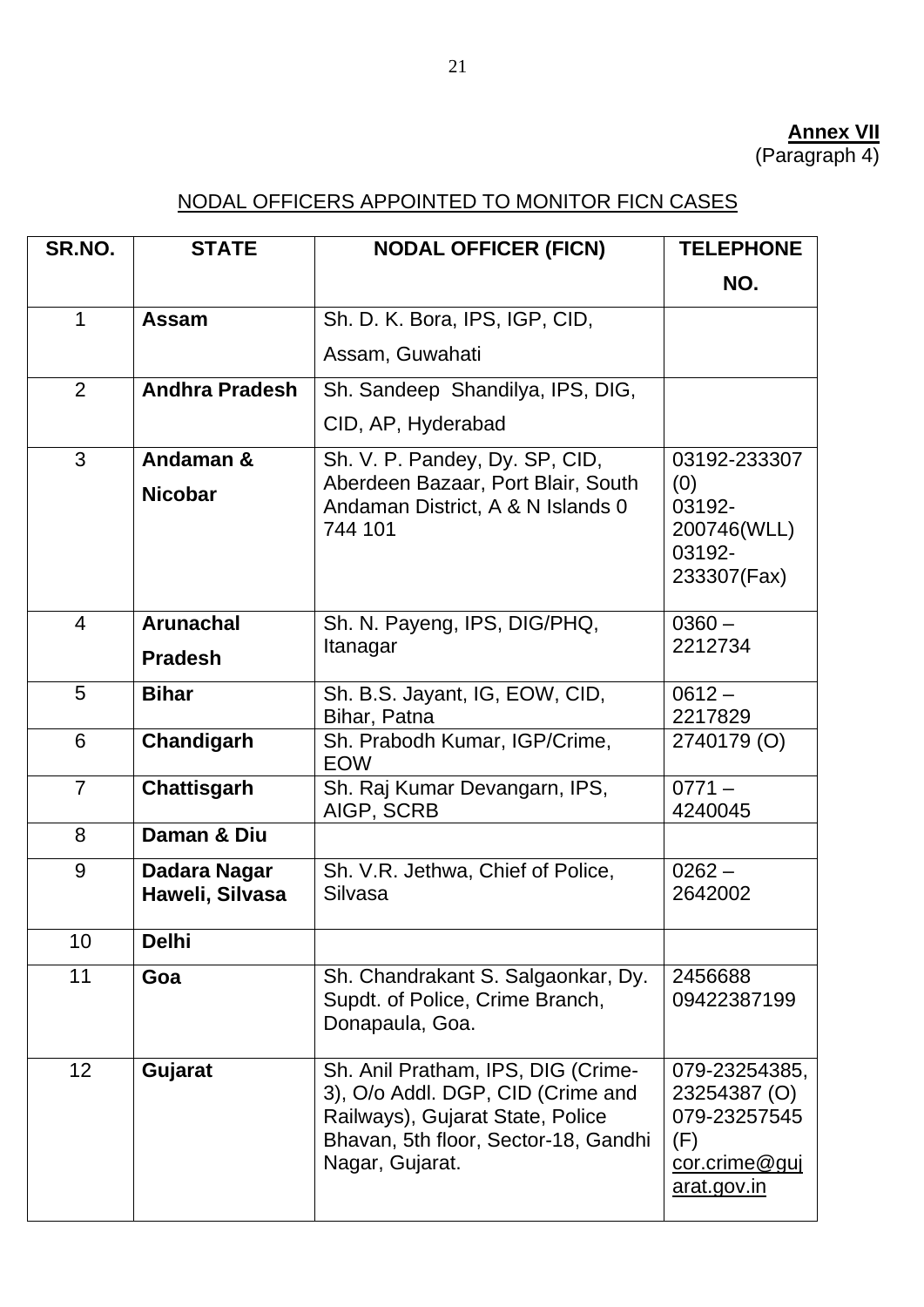| SR.NO. | <b>STATE</b>                      | <b>NODAL OFFICER (FICN)</b>                                                                    | <b>TELEPHONE</b>                                                                              |
|--------|-----------------------------------|------------------------------------------------------------------------------------------------|-----------------------------------------------------------------------------------------------|
|        |                                   |                                                                                                | NO.                                                                                           |
| 13     | <b>Himachal</b><br><b>Pradesh</b> | Sh. O.C. Thakur, IPS, IGP, CID, HP,<br>Shimla                                                  | $0177 -$<br>2622205<br>$0177 -$<br>2623224 (Fax)                                              |
| 14     | <b>Haryana</b>                    | Sh. S.S. Deswal, IPS, IGP, Crime<br>PHQ, Sector-6, Panchkula, Haryana                          | 0172-2565595<br>(O)                                                                           |
| 15     | <b>J&amp;K</b>                    | Sh. Dilbag Singh, IGP, IGP, Crime<br>and Railways, J & K, Jammu,<br>Srinagar                   | $0191 -$<br>2572475 (O)<br>$0191 -$<br>2574210 (O)<br>$0194 -$<br>2473803                     |
| 16     | <b>Jharkhand</b>                  | Sh. R. C. Kaithal, Addl.DG of Police,<br>CID, Jharkhand, Ranchi                                | $0651 -$<br>2490546 (O)<br>$0651 -$<br>2490377 (Fax)<br>094311 14106<br>(M)                   |
| 17     | <b>Karnataka</b>                  | Sh. M. R. Pujar, IPS, IGP, EO/COD,<br>HQ, Carlton Road, Palace Road,<br>Bangalore - 560 001    | 080-22254871,<br>22942241                                                                     |
| 18     | <b>Kerala</b>                     | Sh. Varghese, Dy. SP, CFS                                                                      | 2443446 (O)                                                                                   |
| 19     | Lakshadweep                       | Sh. Girish Chandra Dwivedi, SP                                                                 | $04896 -$<br>262258<br>262624 (F)                                                             |
| 20     | <b>Madhya Pradesh</b>             | Sh. R. P. Singh, DIG, PHQ, EOW<br>Jahangirabad, MP                                             | $0755 -$<br>2443569                                                                           |
| 21     | <b>Maharashtra</b>                | Sh. K.P. Raghuvanshi, Addl. DGP,<br>MS, Railways, holding charge of Jt.<br>CP, ATS, MS, Mumbai | $022 -$<br>23087336<br>$022 -$<br>23012471                                                    |
| 22     | <b>Manipur</b>                    | Sh. L.M. Khaute, IPS<br>IGP (Int.), Manipur, Imphal                                            | Tel No.0385-<br>2450575<br>Fax No.0385-<br>2450575<br>e-mail<br>igp.int@hub.ni<br><u>c.in</u> |